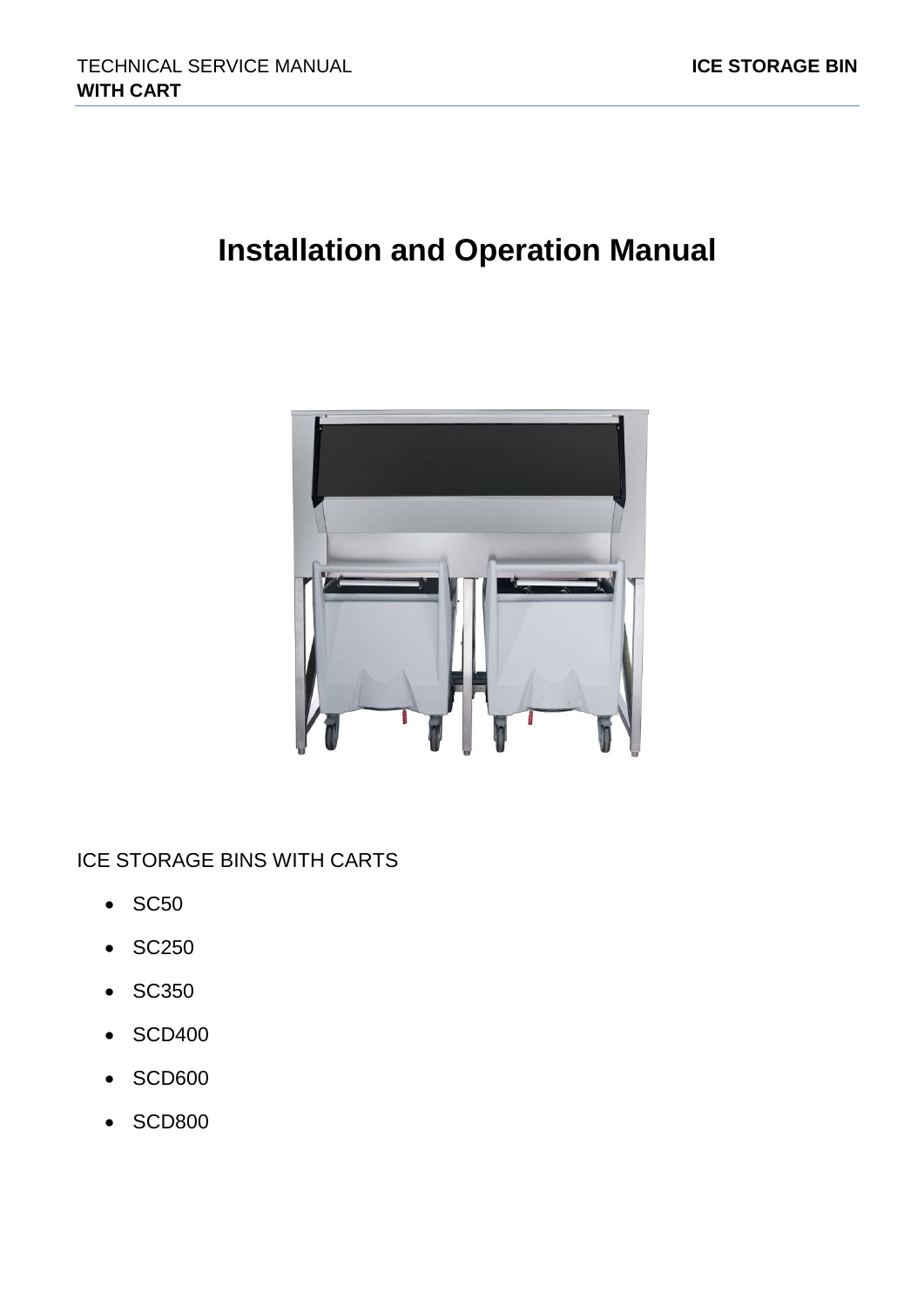### **TABLE OF CONTENTS**

| 1. |  |
|----|--|
|    |  |
| 2. |  |
| 3. |  |
|    |  |
| 4. |  |
|    |  |
|    |  |
|    |  |
| 5. |  |
| 6. |  |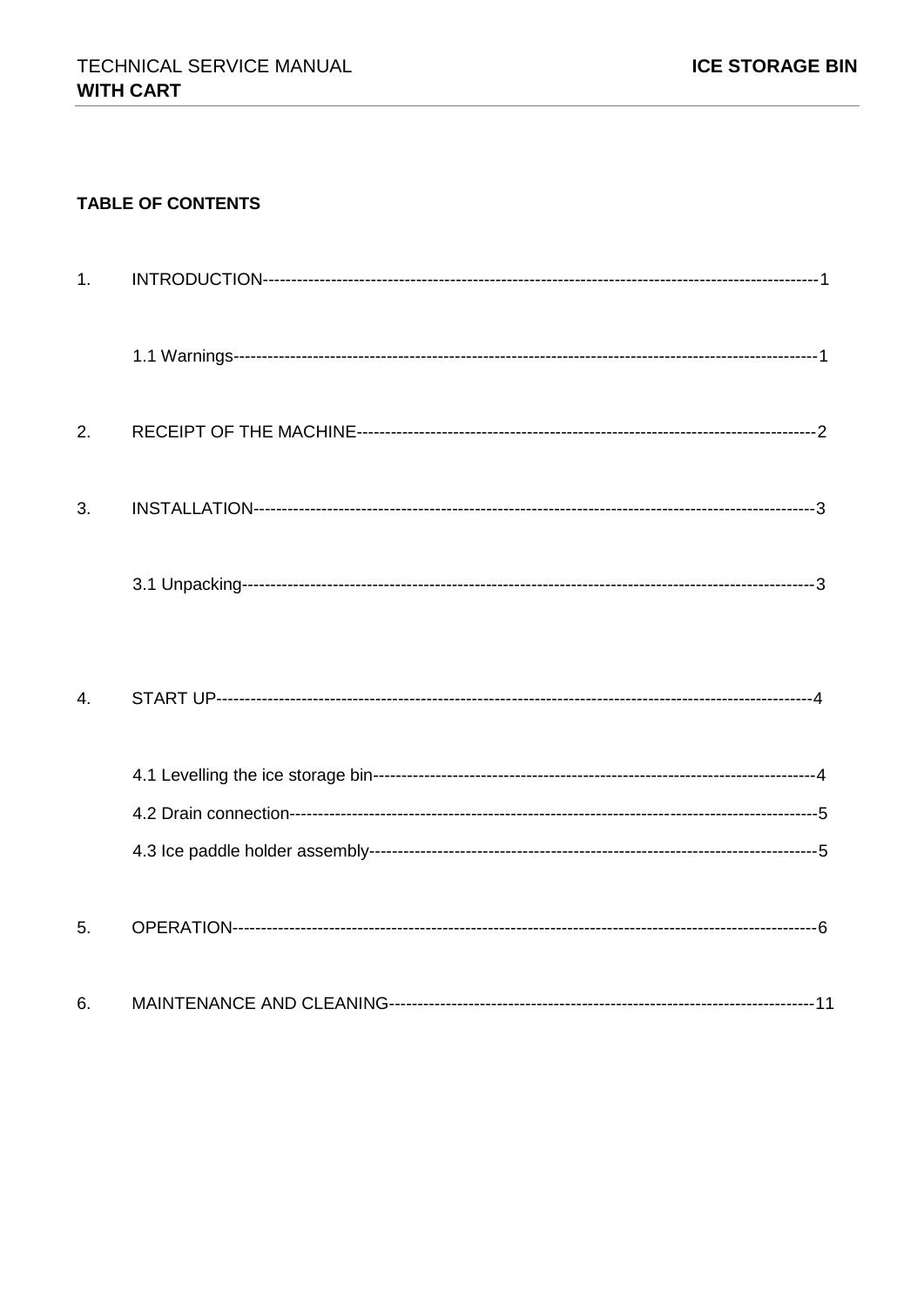# **1. INTRODUCTION**

This document describes the installation procedure for the ice storage bin in order to effortlessly store and dispense ice.

The instructions in this manual are applicable for the SC50, SC250, SC350, SCD400, SCD600 and SCD800 models.

These storage units are compatible with ITV ice makers and are suitable for all types of ice. The purpose of ice storage bins with carts is to store the ice produced to satisfy the establishment's needs easily and ergonomically for users.



Carts have been integrated to improve and make the transport of ice easier. They make it possible for users to transport ice to the desired location comfortably and with minimal effort.

### **1.1 Warnings**

- Before installing and operating the machine, please read this manual carefully and follow the instructions herein to ensure proper installation and smooth operation.
- It is important to keep this manual for future reference.
- Any use of the product which is not for the storage and transport of ice will be considered as inappropriate.
- Modifying or attempting to modify this product, apart from voiding the warranty, is extremely dangerous.
- To ensure the efficiency and proper operation of this product, it is vital to follow the instructions in this manual, particularly with regard to maintenance and cleaning.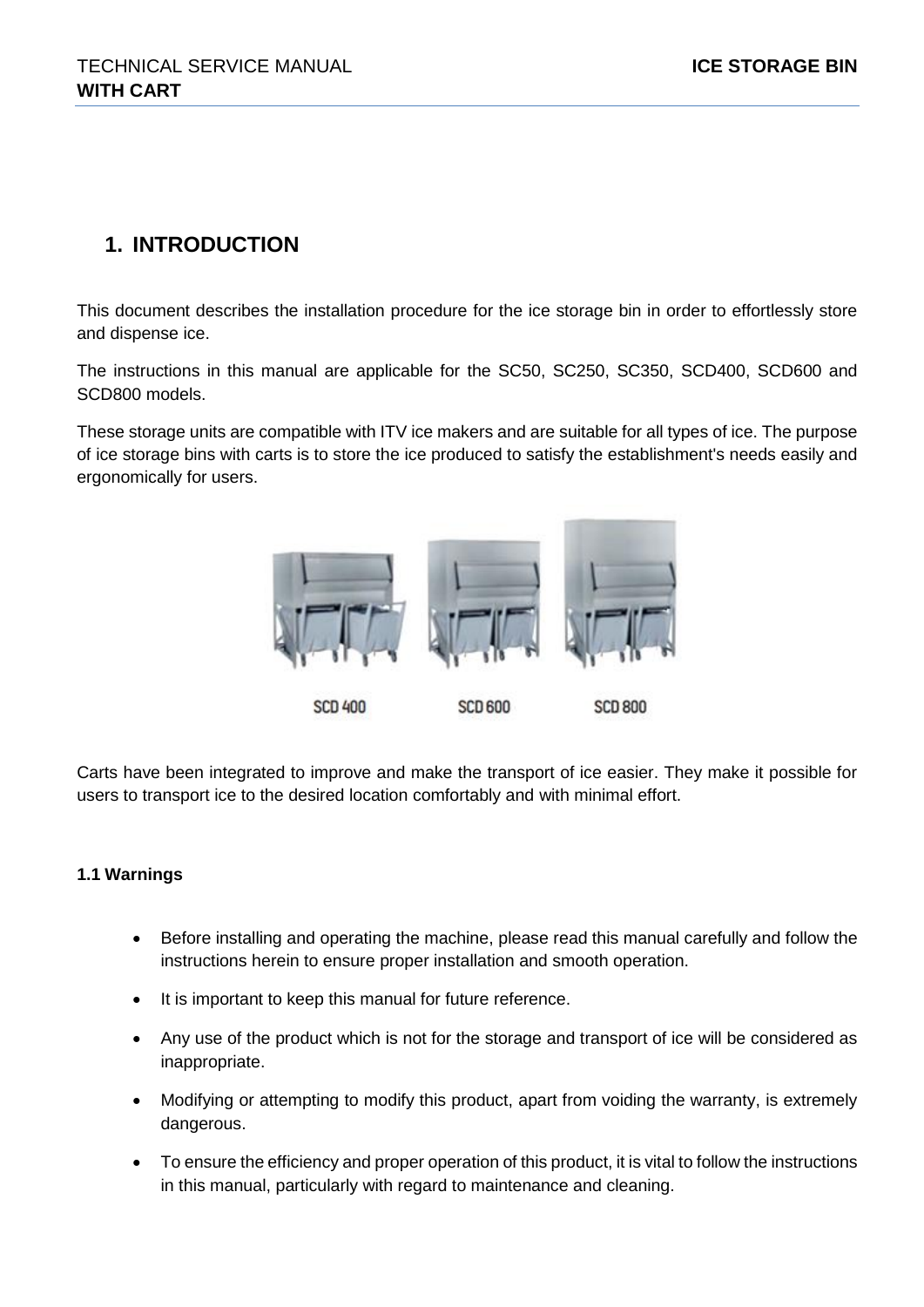- Do not attempt to repair it yourself. Any work by unqualified persons, apart from being dangerous, can result in damage to the product. In case of a malfunction, contact your distributor. It is advisable to always demand original spare parts.
- The machine should not be used in the open air or exposed to the rain.
- This product is not designed for use by persons (including children) with impaired physical, sensory or mental capacities, or who lack experience or knowledge, except if they have had supervision or instruction in the use of the device from a person responsible for their safety. Children should be supervised to ensure that they do not play with the device.

# **2. RECEIPT OF THE MACHINE**

Visually inspect packaging before removing it. In case you see any damage, make the pertinent report to the transport company.

To check whether the machine has been damaged, UNPACK IT IN THE PRESENCE OF THE HAULIER and make a record—on the delivery receipt or on a separate document—of any damage that the machine may have suffered. Since 1 May 1998, ITV has complied with European regulations on the management of Packaging and Packaging Waste.

It is important to always record the machine and model number. This number is marked in three places:

#### **Packaging**

There is an external label with the manufacturer's serial number.

#### **Exterior of the machine**

On the back, on a label that is identical to the front.

#### **Name plate**



| RF R22<br>450 gt. |          | CORRENTE CONDESATO - RONDESATOR<br>AIRE-AIR-LUFT |          |           |
|-------------------|----------|--------------------------------------------------|----------|-----------|
| 220-240 V         | ۳.<br>50 | 3.5                                              | -1<br>16 | 300 W     |
| MODELO:           |          |                                                  |          |           |
|                   |          |                                                  |          | N:0000000 |

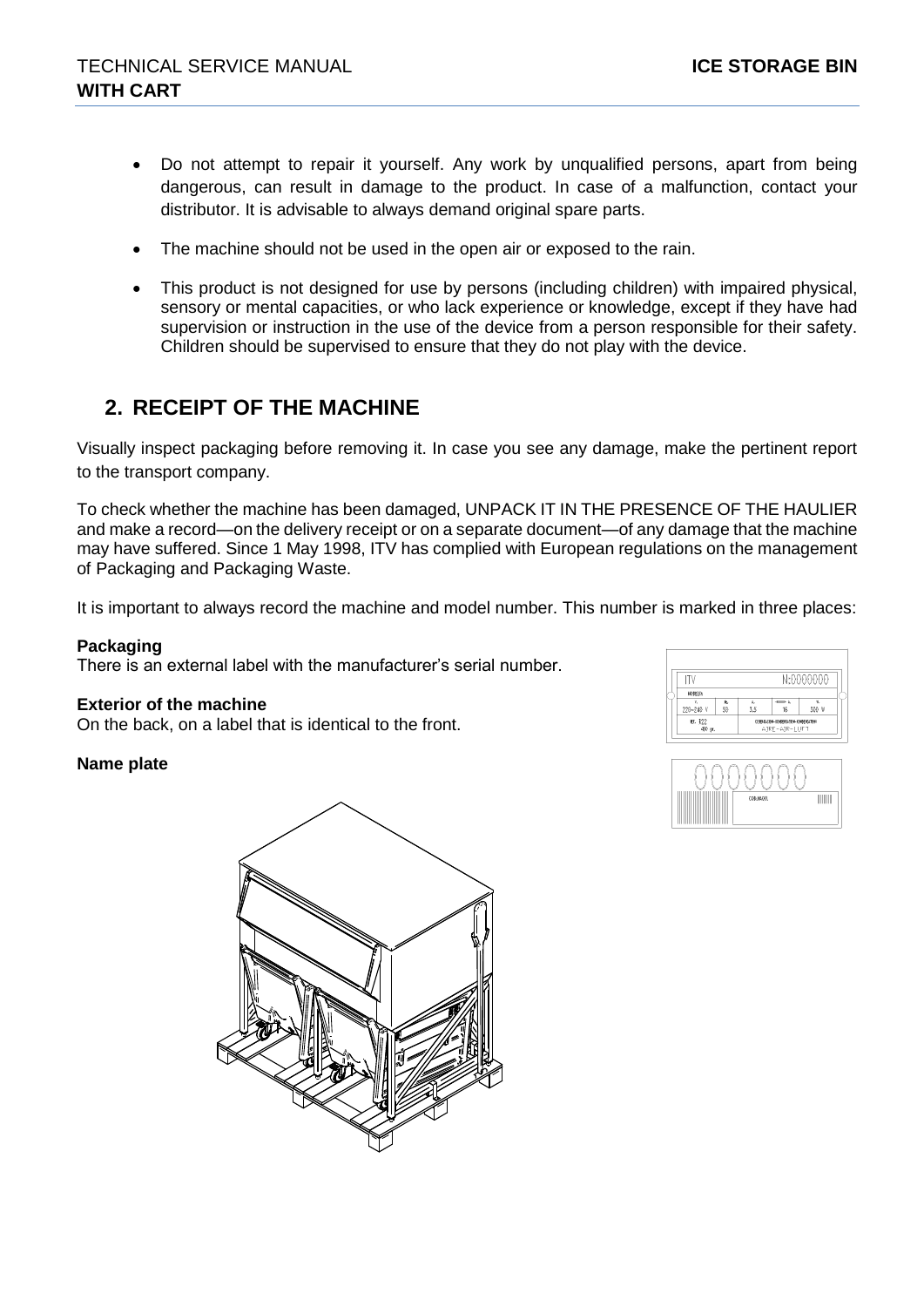**CAUTION: THE PACKAGING ITEMS (PLASTIC BAGS, CARDBOARD BOXES AND WOODEN PALLETS), MUST NOT BE LEFT WITHIN REACH OF CHILDREN AS THEY ARE A POTENTIAL SOURCE OF DANGER.**

# **3. INSTALLATION**

### **3.1 Unpacking.**

To unpack the product, it is advisable to follow the steps below:

- Cut away the plastic packaging.
- Remove the corner protectors. To do this, cut the straps holding them and take out the ice paddle found on top of the carts.
- Cut the adhesive strips holding the carts, and take out the carts from under the ice storage bin. The wheels of the cart should have been previously unlocked.
- Open the lids of the carts and check that there are two bags inside with items within them.

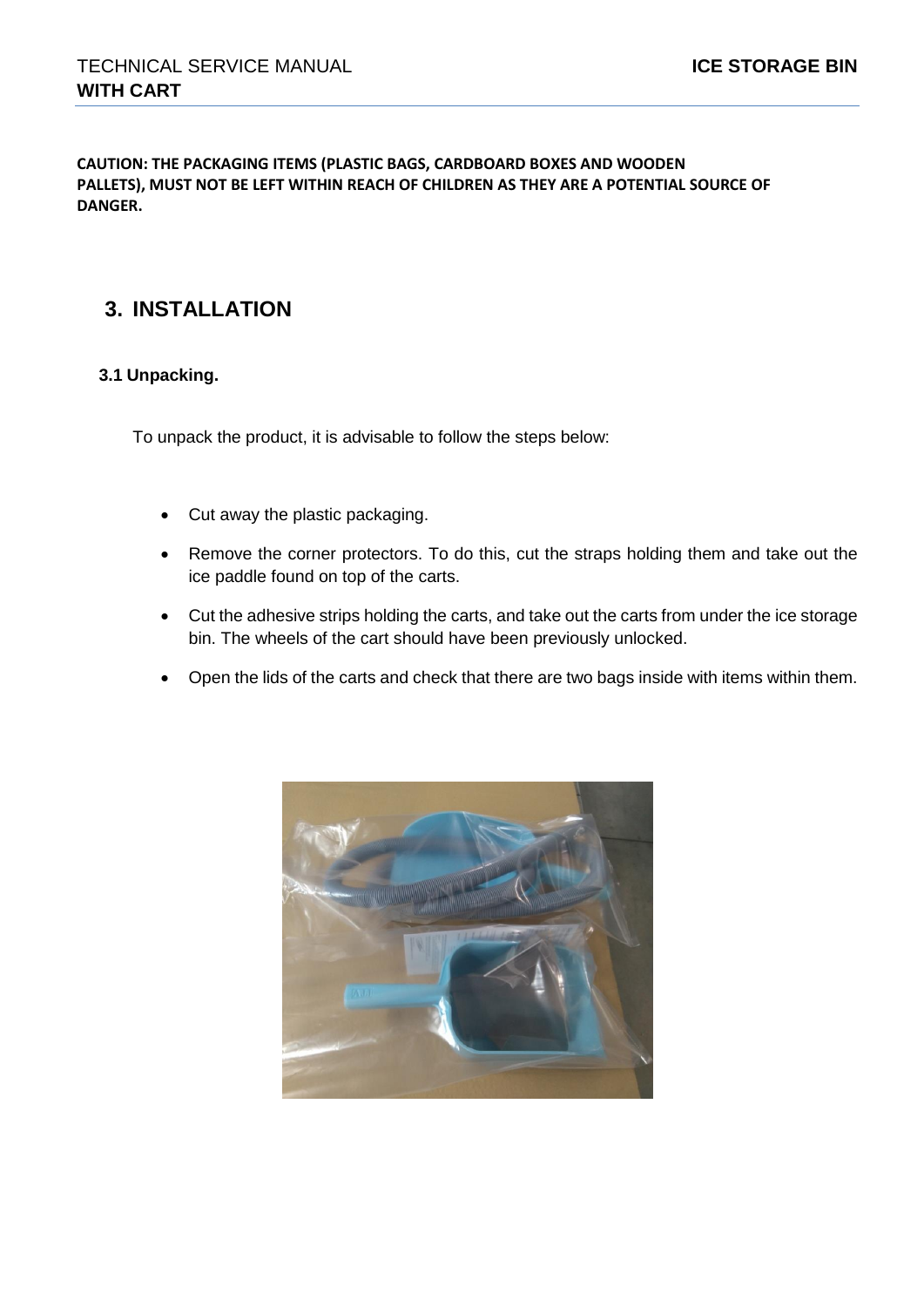*Note: The items that should be inside the bags are: two ice scoops to get ice, a drain hose and this manual.*

• Remove the fasteners securing the ice storage bin to the pallet. There is one on each side and two at the back.



- Move the ice storage bin off the pallet and put it in its place.
- Remove the protective plastic film adhesive from the sheet metal.

Once unpacked, check that all items are present:

- Ice storage bin
- Two carts
- One large ice paddle and two small ice scoops
- Ice paddle holder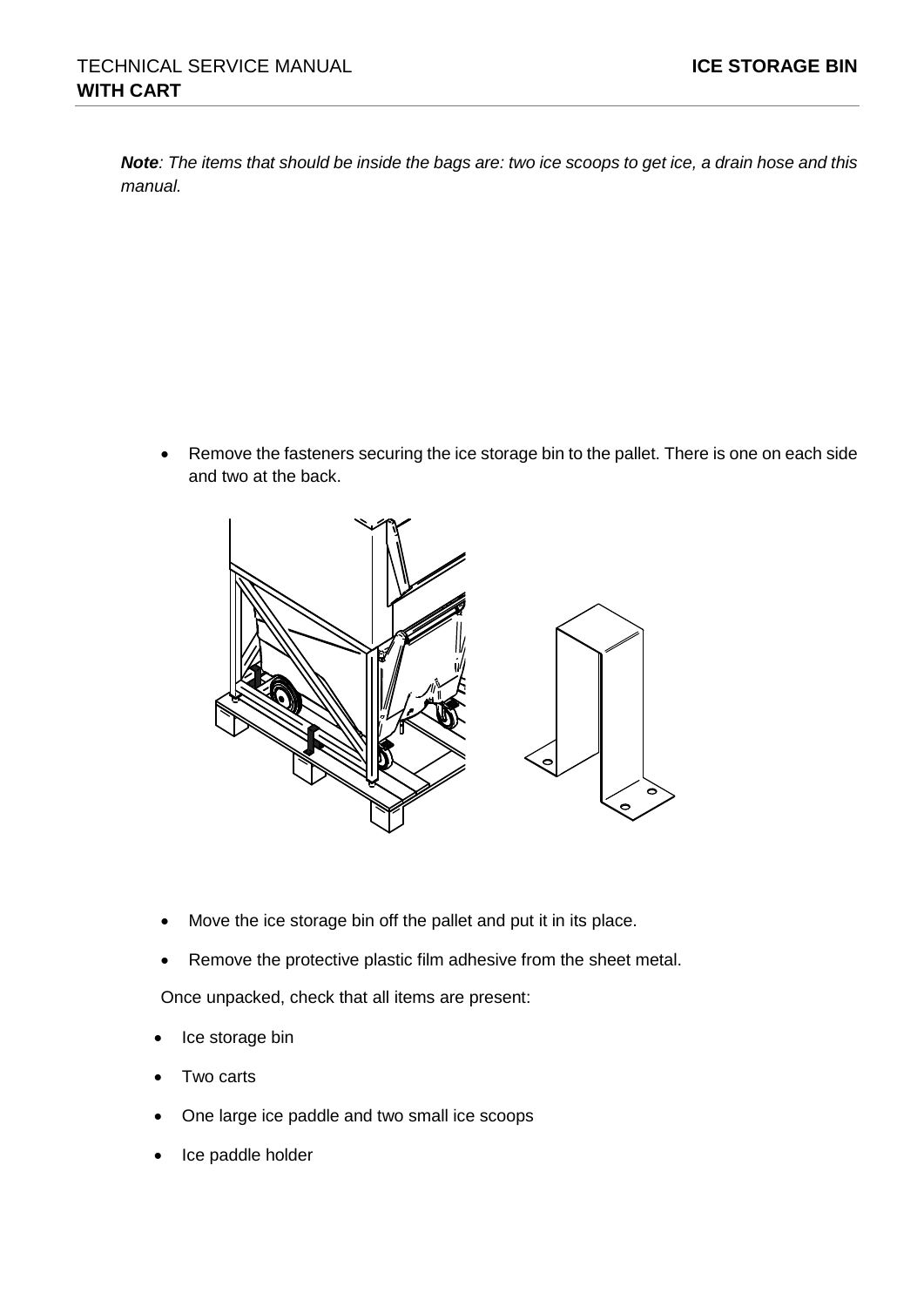• Drain hose

# **4. START UP**

## **4.1 Levelling the ice storage bin**

To level the ice storage bin, use the adjustable legs.

//

*Note: The legs should not exceed a total height of 54 mm.*

**4.2 Drain connection**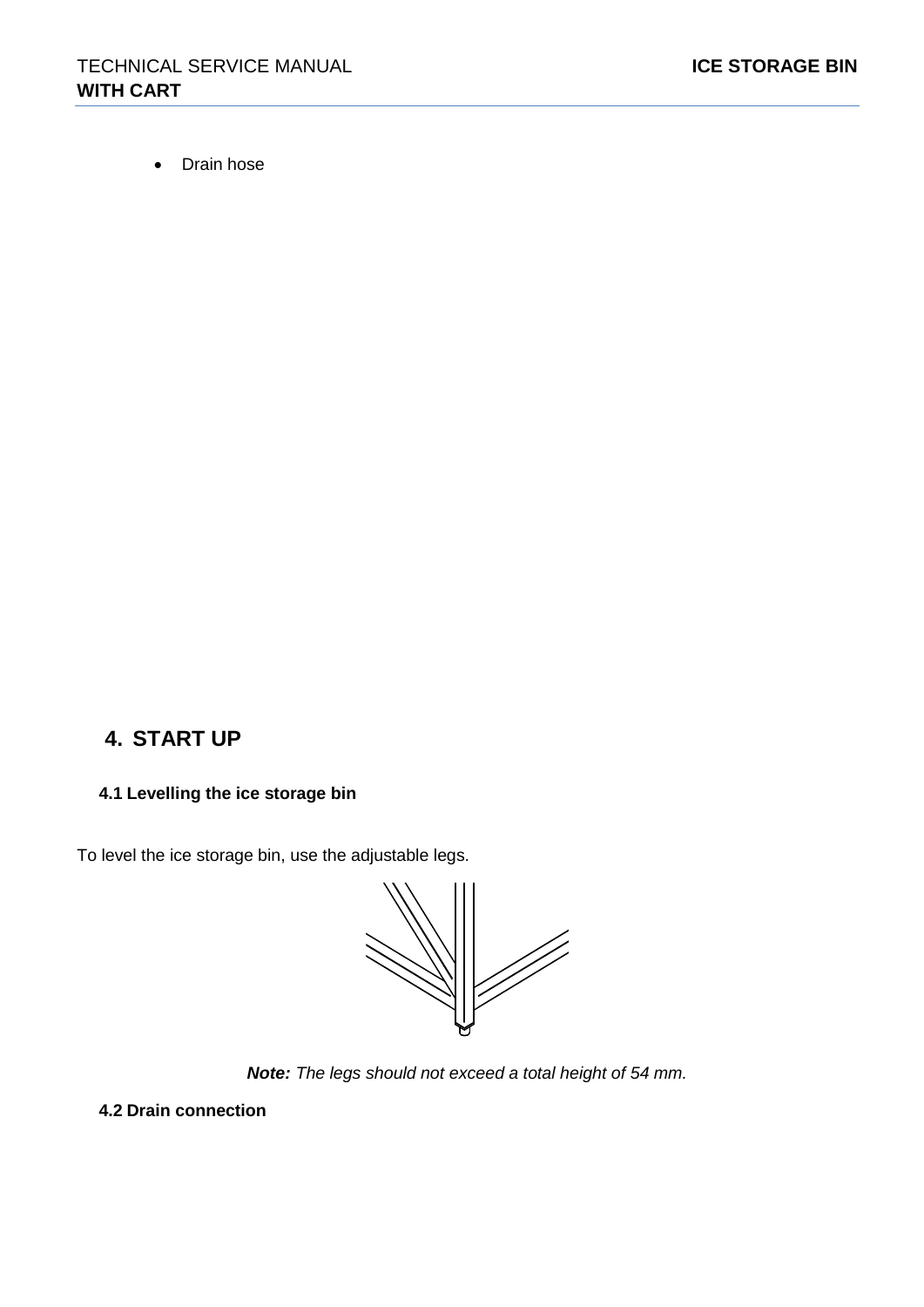The connection for the drain hose of the ice storage bin is found at the bottom of the back. The drain hose found inside the cart should be connected to it.



Place the bent end onto the connection at the bottom of the ice storage bin by force-fitting. The other part will go to an outside drain.

### **4.3 Ice paddle holder assembly**



To attach the ice paddle holder, follow the instructions below:

• Clean the area where the ice paddle holder will be placed thoroughly. Afterwards, dry this area properly.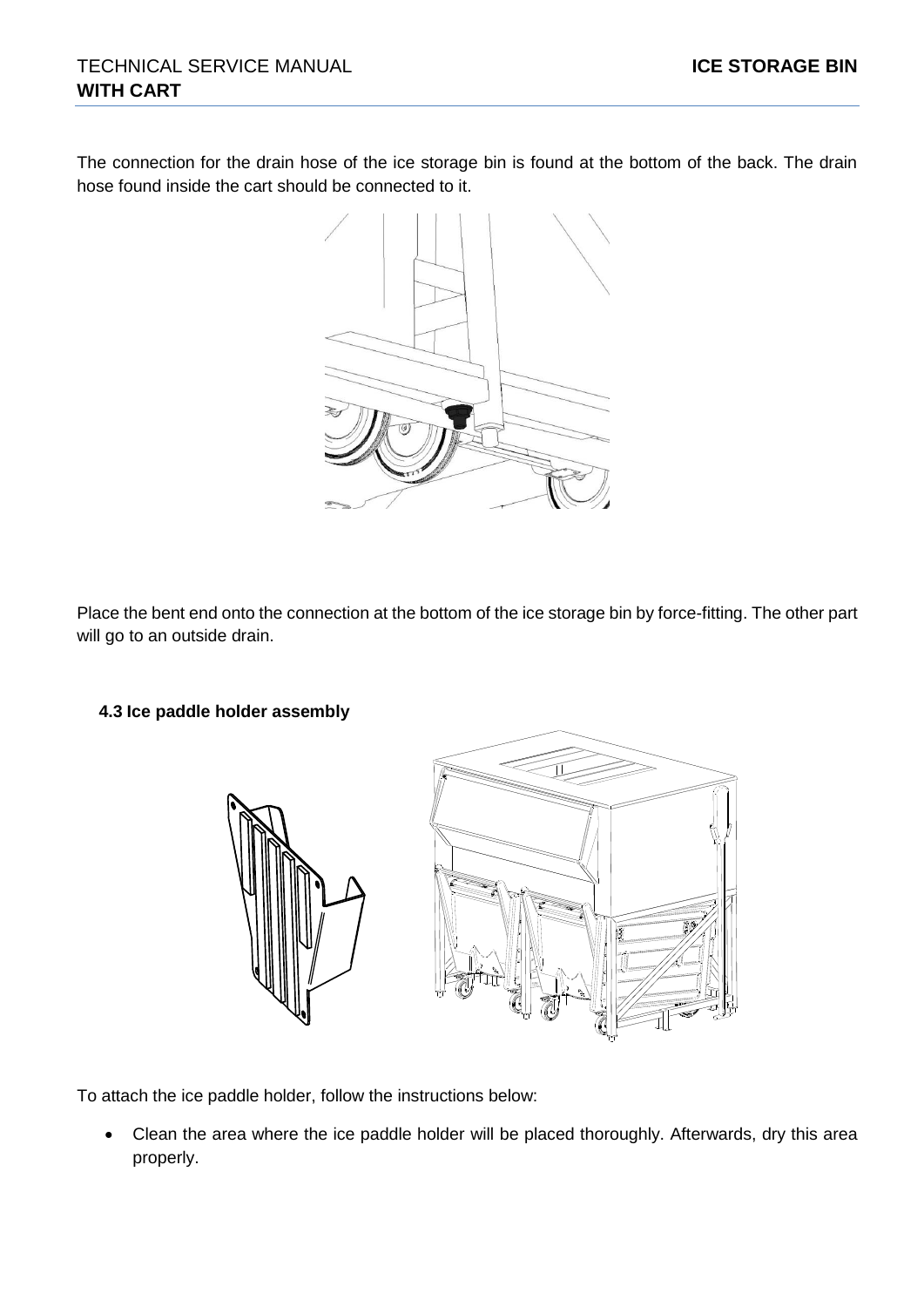- Remove the liner from the adhesive tape.
- Position it in the desired location and press firmly.

# **5. OPERATION**

Ice is accumulated inside the ice storage bin, where it is stored until it is taken out. Removal is done by following the steps below:

- 1. Position the cart.
- 2. Break the ice.
- 3. Load the ice into the cart.
- 4. Transport the ice.

#### **1. Position the cart.**

First, check that the lid has been taken off from the cart.

Then, place the lid on the side of the ice storage bin as shown below.

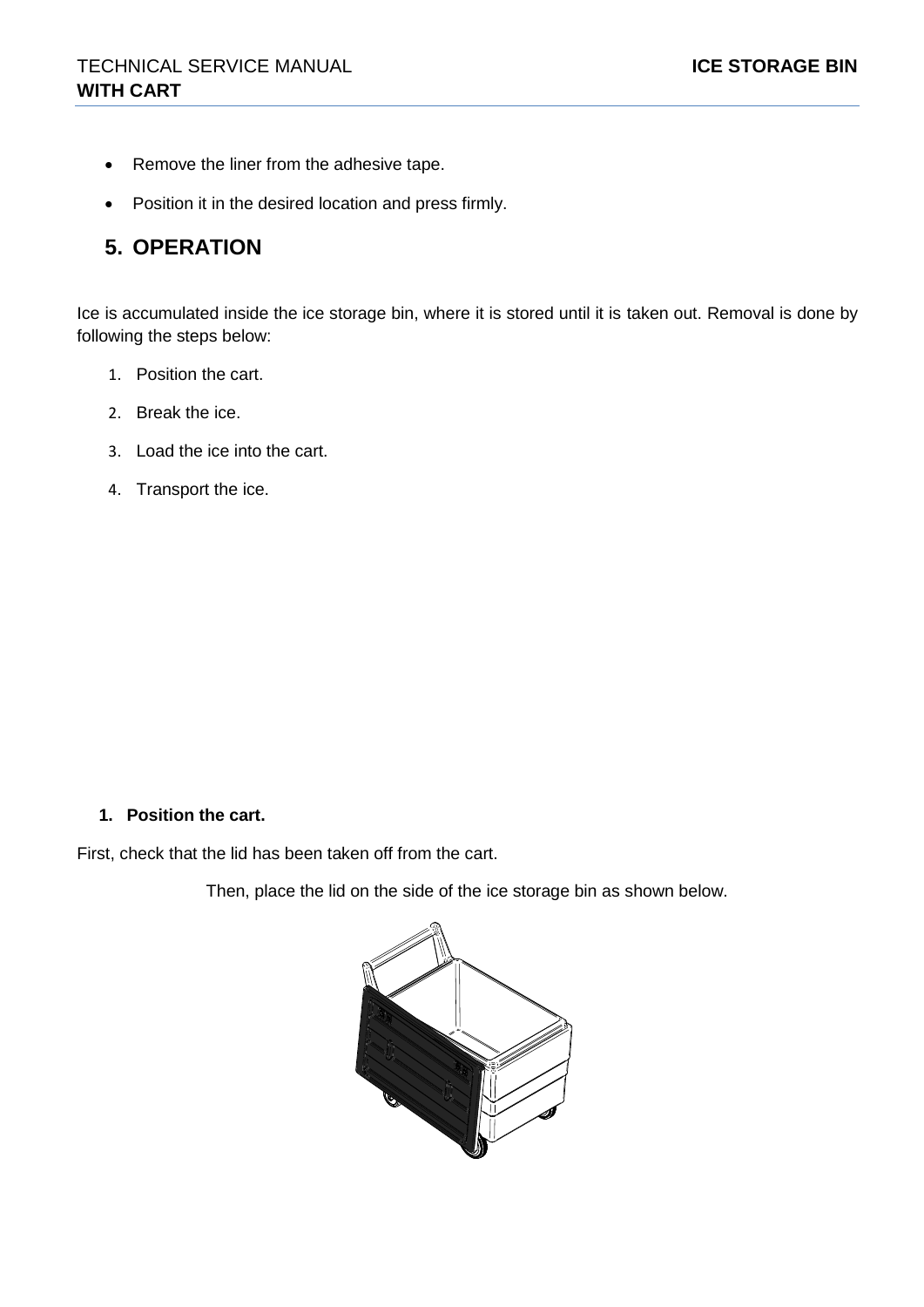With the lid off, place the cart under the ice storage bin. Check that the cart is pushed all the way to the very end. Its front wheels should touch a tube as shown in the figure.



Immediately after, lock the wheels of the cart. To do this, lower the levers on the rear wheels of the cart. Use your foot to press the levers down.



### **2. Break and position the ice**

If the ice has been stored for a long time and it becomes compressed, it will be necessary to break the ice. If there is a small amount of ice left, it will be necessary to position the ice at the door.

2.1. Break the ice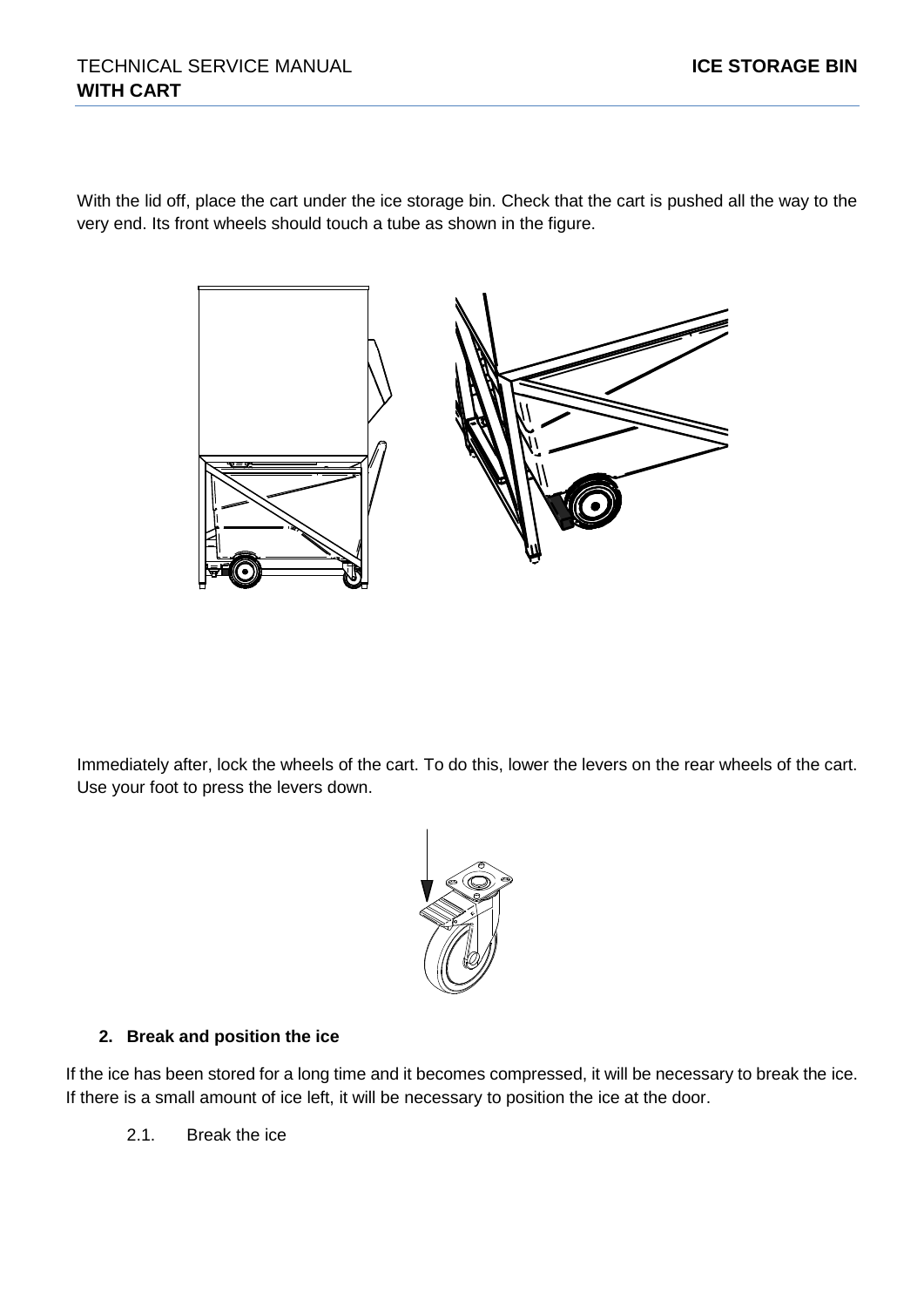When the ice has been stored for a certain time, it is possible that it may clump together. Hit the ice with the ice paddle to shake it loose.

2.2. Position the ice

When there is only a little ice, it is possible that it is not located at the gate, which means that when the gate opens, not all the ice will fall out. Use the long ice paddle to move the ice to the desired location, so that all of it will fall out.



To do this, it is necessary to lift the door in front of the ice storage bin.

#### **3. Load the ice.**

Once the cart has been placed under the ice storage bin properly, pull the handle of the gate towards you as far as it will go.

Once the handle has been pulled out as far as possible, flip it up and lean it against the ice storage bin. The ice will immediately fall into the cart.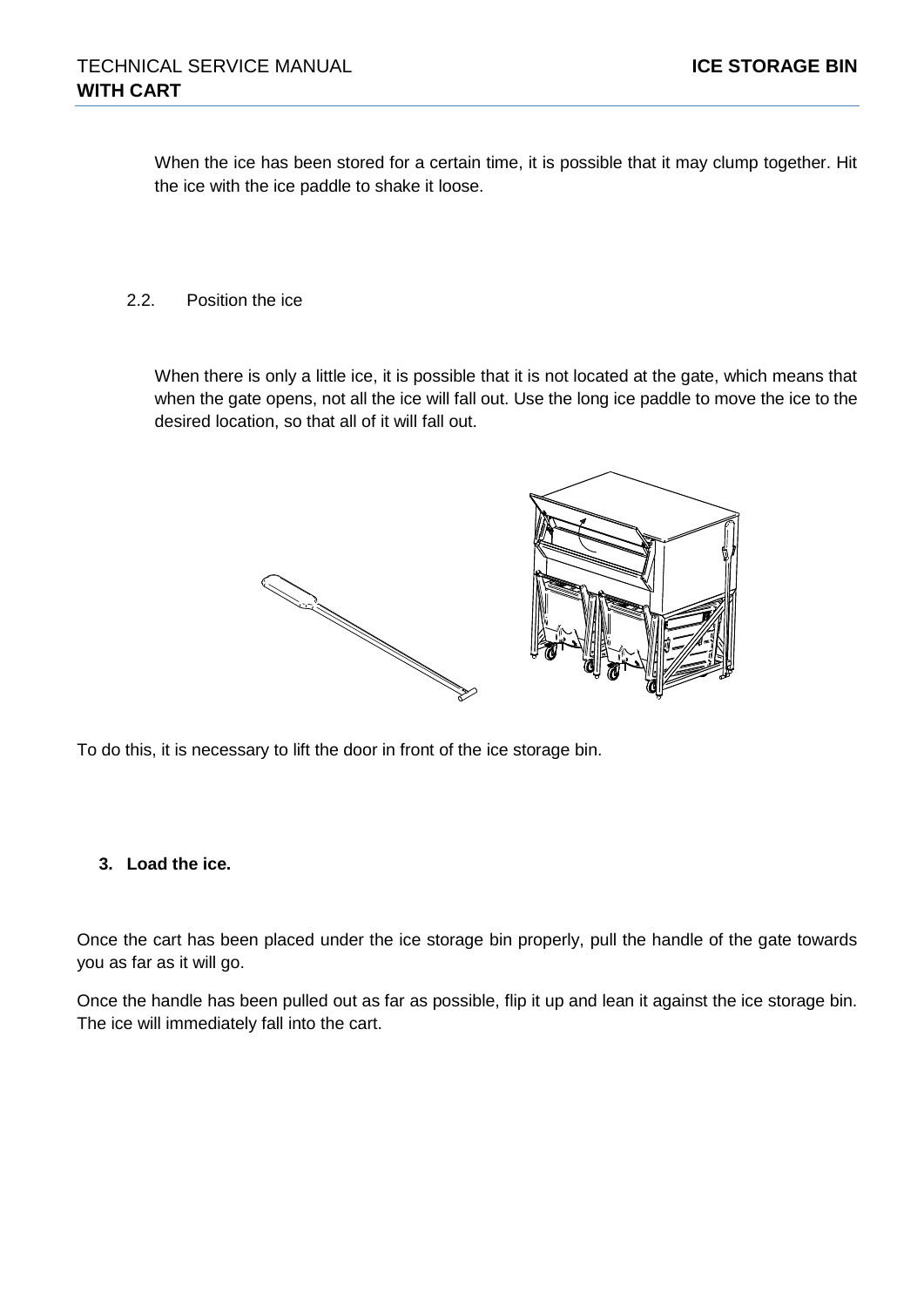

Once the cart is full enough, place the gate back in its original position, cutting off access for the ice. To do this, lower the handle and push the gate back inside as far as it will go.

#### **4. Transport the ice.**

First, remove the brakes on the wheels, lifting them with your foot. In addition, it is necessary to close off the drain on the cart which is found at the bottom of it, to keep water from leaking out while the cart is moving.

Pull the cart handle and take out the cart from under the ice storage bin.

Place the lid on the cart, to better preserve the ice during transport.



With the lid on, the cart is ready to transport the ice.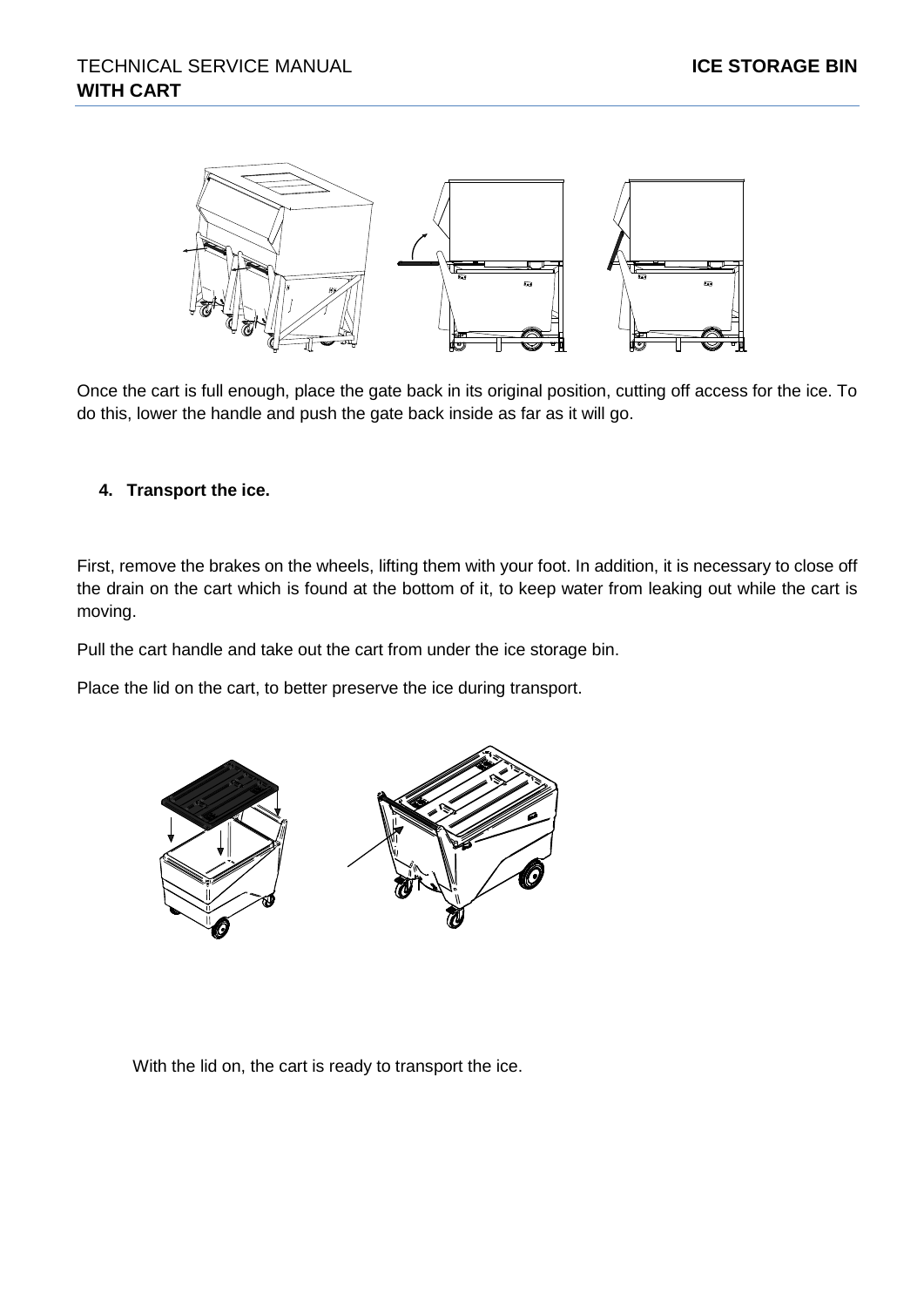#### **5. Ice removal**

Once the cart has been placed in the desired location, the ice is taken out using the blue ice scoops that came with the ice storage bin.



#### **6. Water removal**

The cart has a drain so that the water which comes from the ice stored in the cart does not remain in it, to better preserve the ice.

To empty the cart, it is advisable to place it under the ice storage bin.

Once in place, there is a manual valve at the bottom of the cart. Open this valve to let the water flow out. The water will go to the lower drain tray of the ice storage bin.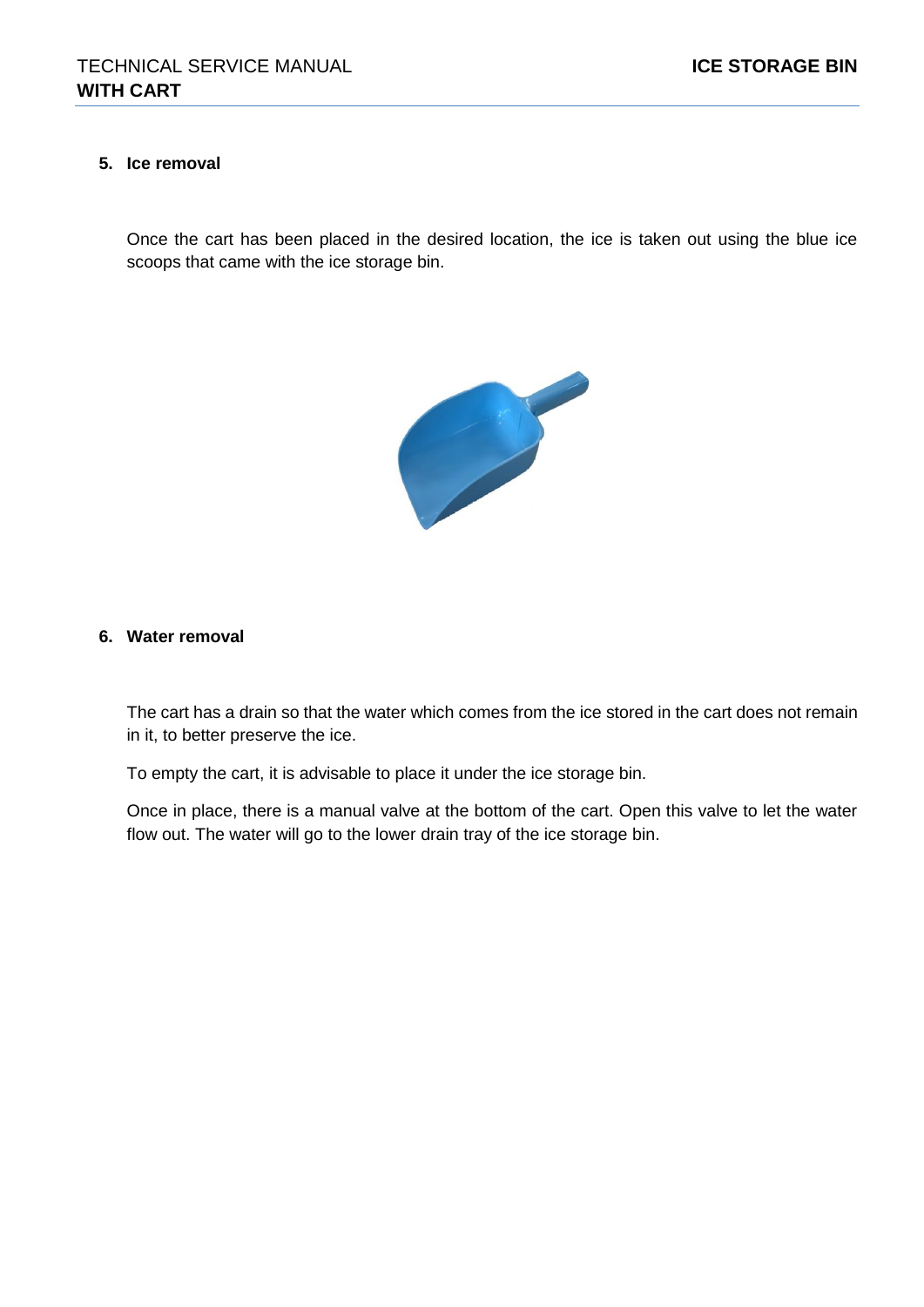

Once all the water has drained out of the cart, close off the valve.

# **6. MAINTENANCE AND CLEANING**

### **CAUTION: MAINTENANCE AND CLEANING, AS WELL AS MALFUNCTIONS THAT RESULT FROM NOT CARRYING THEM OUT, ARE NOT COVERED BY THE WARRANTY.**

Maintenance and cleaning intervals depend on the conditions of the premises where the machine is installed, water quality and time of use.

Cleaning and maintenance of the ice storage bin interior

- The ice storage bin interior should be cleaned and disinfected before use, and it should be cleaned regularly while in use.
- The ice storage bin interior is fitted with polyethylene-lined walls, which should be cleaned and disinfected periodically using a product suitable for food-contact areas.

#### Cleaning of carts

• The cart interior should be cleaned and disinfected using an approved cleaning product, and it should be cleaned regularly while in use.

#### Cleaning of stainless steel parts (body and gates)

- Stainless steel surfaces can be cleaned using a special stainless steel cleaner.
- Remove the protective plastic film adhesive for stainless steel equipment immediately. If left in place, the plastic will crack over time and products and grease—which are damaging to stainless steel—will accumulate.
- Do not use abrasive cleaners or metal scourers that are NOT SUITABLE for stainless steel.
- When using special stainless steel cleaners, always follow the manufacturer's instructions, and rinse off the treated area with plenty of water and dry it off properly.